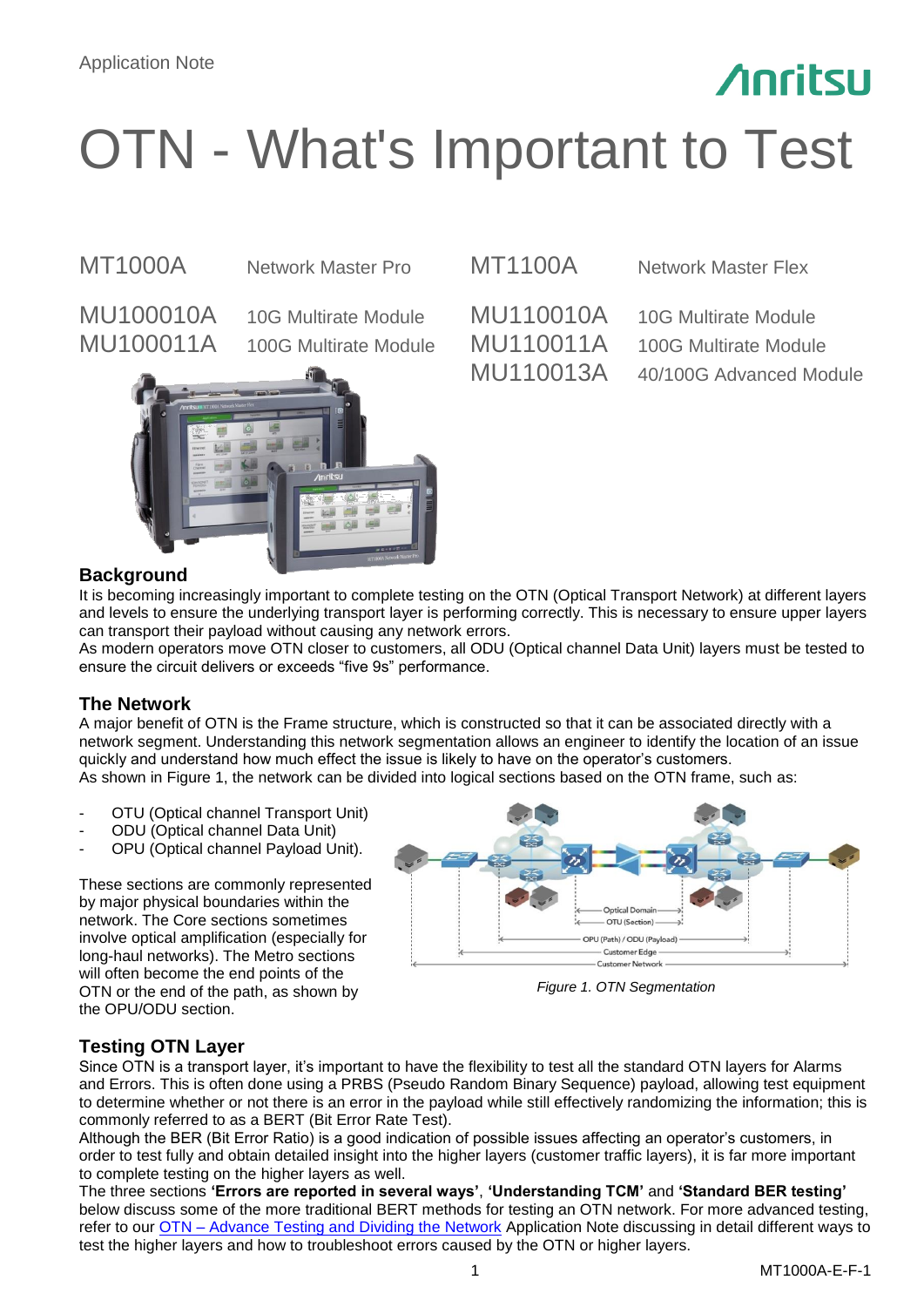#### **Errors are reported in several ways**

It is possible to confirm whether a network element is responding correctly to an error by configuring a tester with two ports inline between two network elements. Figure 2 shows a dual-port, 10 Gbps connection for an OTN network. Placing the tester inline in a pass-through (or pass-through with overwrite ability) mode supports this type of testing. By using this configuration it's possible to observe both traffic directions and evaluate whether one element is responding correctly to different error conditions. For example, if an SM–AIS (Section Monitoring – Alarm Indication Signal) alarm is inserted as shown in Figure 3 (top) from direction A to B, an SM–BDI (Section Monitoring – Backward Defect Indication) alarm should be reported back from the network element in the other direction as shown in Figure 3 (bottom). It is also important to note they are both on the SM layer.

If a PM–CSF (Path Monitoring – Client Signal Fail) error is inserted from direction A to B, a PM–BDI error should be reported back in the other direction from B to A. It's important to note the different layers mentioned above; the SM layer is very likely to be an issue in a Core network because it's part of the OTU layer. While a PM layer can often be associated with an end-customer circuit because it's part of the ODU layer. Understanding the layer format allows an engineer to focus on the most important issues first.

#### **Understanding TCM**

The release of OTN implemented some major enhancements to TCM (Tandem Connection Monitoring) compared to the SDH/SONET (Synchronous Digital Hierarchy/Synchronous Optical NETwork) implementation. A major difference was taking TCM from a single-layer to six-layer system allowing much more flexible implementation. An example is as follows: Receiving a TCM1-BDI error might indicate an error in the

payload or overhead. If the payload is received without errors, it indicates that some part of the overhead might be corrupted. Of course, if this is in the TCM1 (lowest layer), it's also much more critical than a TCM2 error or another higher-layer error.

One point to note is the standards don't define how TCM layers should be set-up, so the effect of an error on each TCM layer is dependent on how each operator decides to define them.

It's important to have the ability to fully manipulate alarms and errors on each of the six TCM layers plus the flexibility to edit the overhead fully as shown in Figure 4. This allows an engineer to inject alarms and











#### *Figure 4. OTU transmitter Overhead*



*Figure 5. OTU TCM Receiver Alarms and Errors*

errors at every level and confirm that each network element responds correctly, based on its layer within the network.

The ability to see all alarms and errors per TCM layer allows an engineer to quickly identify many key areas, such as which part of the network is causing the issue or even the error direction. One example might be an IAE (Incoming Alignment Error) indicating an alignment issue has occurred between the transmitting network element and the network equipment receiver port, while a BIAE (Backward IAE) is sent by the network element receiving the IAE to notify the far-end network element about the original IAE. Figure 5 shows an example of the type of alarms and areas that assist an engineer in troubleshooting the network, and the ability to select the relative TCM layer.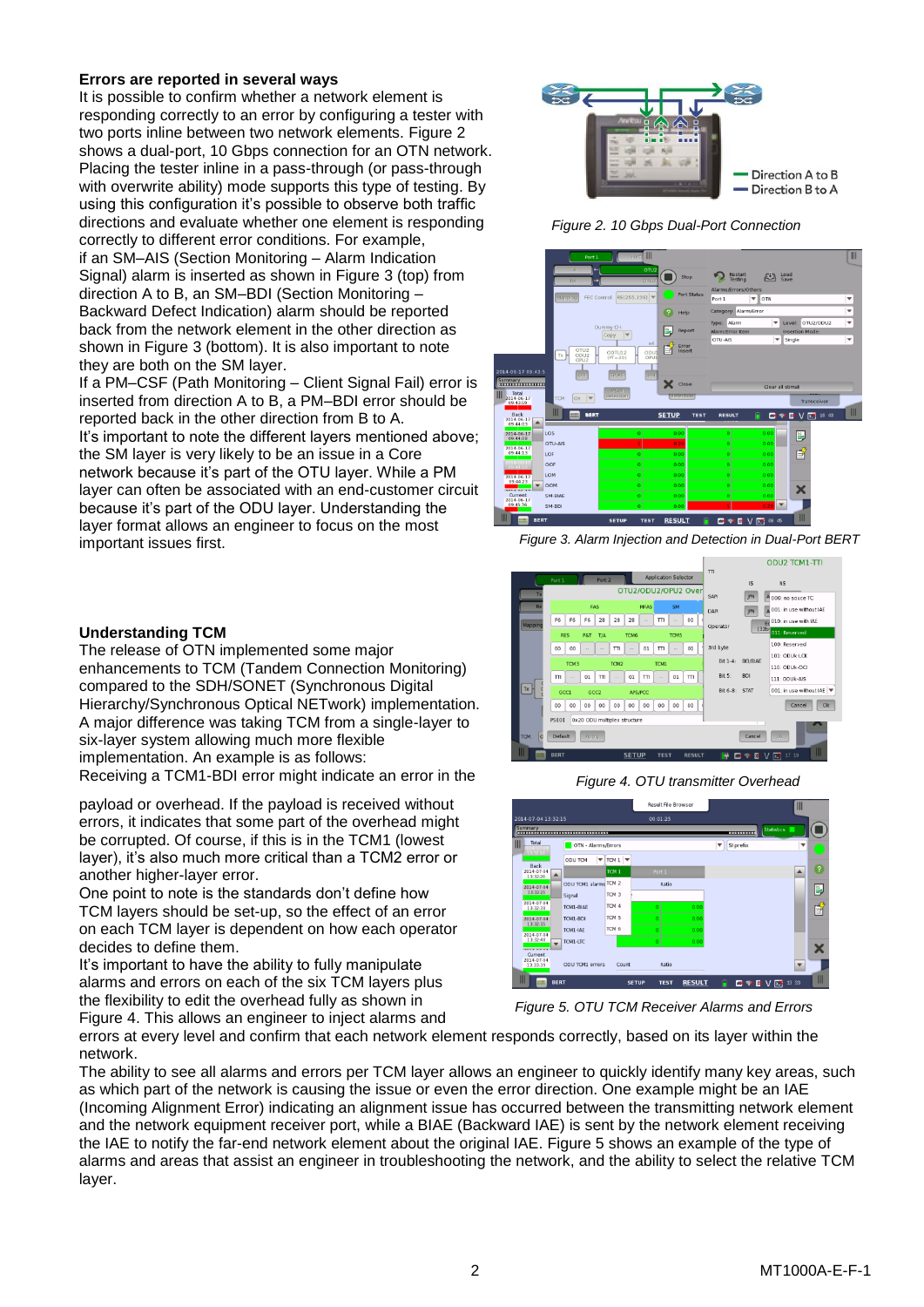#### **Standard BER testing**

The normal method for deploying a new link is to complete a BERT. It's important to complete this test using the same mappings as the network will eventually use. As an example, if an OTU2 (10 Gbps) network is to eventually carry an ODUflex payload, it would be ideal to test the network using the smallest ODUflex frame size planned to be implemented over the network. If this is unknown, the safest solution is to complete the BERT within a 1.25 Gbps ODUflex mapped configuration, because this is the smallest possible available frame size. This mapping can be seen in Figure 6.

Before starting a test, it's a good idea to know the tester has been connected correctly and all areas of the overhead are working. To do this, usually an engineer quickly views the current status of all alarms and errors on the network. Figure 7, shows how all overhead can be viewed on one screen. Since the tester has been configured to interoperate with an ODUflex network, it is possible to view both the base ODU2 Alarms and Errors as well as the ODUflex level of Alarms and Errors. This quick but in-depth view allows an engineer to confirm that the tester and network elements are configured correctly all the way to the highest layer before starting any longterm test.

Once the test has started, it's important to have a clear view of all Alarms and Errors in a format that allows the user to see the total count and ratio for the duration of the

test for a specific timeframe within the test, as shown in Figure 8. This supports the ability to understand the full details of all Alarms and Errors recorded for the total test time and whether they were generated continually during the test or whether they occurred all at once within a short time period. Using this insight, an engineer can quickly determine the troubleshooting direction. Of course, it is equally important to understand the network performance versus the relative standard by viewing all the standardized Alarm and Error information, such as SES (Severely Errored Seconds) and BBE (Background Block Error), as well as Pass or Fail indications.







*Figure 7. ODUflex Alarms and Errors*

| 2014-07-04 14:41:18                                |                                                       |              | <b>Result File Browser</b><br>00:00:36 |               |              |                                     |                          | Ш                        |         |               |         |
|----------------------------------------------------|-------------------------------------------------------|--------------|----------------------------------------|---------------|--------------|-------------------------------------|--------------------------|--------------------------|---------|---------------|---------|
| Summary<br>Total                                   |                                                       |              |                                        |               |              |                                     |                          | Statistics <b>III</b>    |         |               |         |
| $\mathbb{I}$<br>14:41:20                           | OTN - Alarms/Errors<br>$\blacktriangledown$<br>Client |              |                                        |               | ▼            | SI prefix<br>Total                  |                          | ▼                        |         |               |         |
| Back<br>2014-07-04<br>$\blacktriangle$<br>14:41:29 |                                                       |              | Port 1                                 |               | $\mathbb{I}$ | 014.07.<br>14:41:20                 |                          | OTN - Performance        |         |               |         |
| 2014-07-04<br>14:41:34                             | Client alarms<br>$Cl-AIS$                             | Count        | Ratio<br>ΙoΙ                           | 0.00          |              | Back<br>2014-07-04<br>14:41:29      | ▲                        | Stage1 ODU               |         | Port 1        |         |
| 2014-07-04<br>14:41:39<br>2014-07-04               | CSF<br><b>LSS</b>                                     |              | $\Omega$<br>ΙoΙ                        | 0.00<br>0.00  |              | 2014-07-04<br>14:41:34              |                          | ODU                      | Count   | Ratio         |         |
| 14:41:44<br>2014-07-04                             |                                                       |              |                                        |               |              | 2014-07-04<br>14:41:39              |                          | Signal<br>Forward        | ODUflex | Pass          |         |
| 14:41:49<br>SASA AT AS<br>Current                  | <b>Client</b> errors<br>Pattern error                 | Count        | Ratio                                  | $2.3E-11$     |              | 2014-07-04<br>14:41:44              |                          | <b>SES</b>               |         | o۱            | 0.00%   |
| 2014-07-04<br>14:41:54                             |                                                       |              |                                        |               |              | 2014-07-04<br>14:41:49              | $\overline{\phantom{a}}$ | <b>BBE</b><br><b>UAS</b> |         | $\Omega$<br>0 | 0.00%   |
| <b>BERT</b><br>-91                                 |                                                       | <b>SETUP</b> | <b>TEST</b>                            | <b>RESULT</b> |              | 3034.07.04<br>Current<br>2014-07-04 |                          | Backward                 |         | Pass          |         |
|                                                    |                                                       |              |                                        |               |              | 14:42:04                            |                          | <b>SES</b>               |         | $\Omega$      | 0.00.96 |

*Figure 8. ODUflex BERT Results*

- SES occurs when more than 15% of the blocks are errored, or a defect is detected in 1 second.
- BBE occurs when an errored block that is not a SES is detected in 1 second.

The BERT duration is according to the operator's standards and procedures but a multi-day test is not uncommon. Sometimes, testing runs for up to 7 days. Common times vary, but are often completed in 15-minute, 1-hour, 2 hour, 24-hour, and 7-day blocks.

#### **Summary**

OTN offers a modern telecom operator large advantages, and the movement of the OTN closer to the end user (Access network) is happening quickly today. Due to this movement, it's important for operators to test methods and advances in equipment as the network changes to ensure the same QoS and fault resolution time.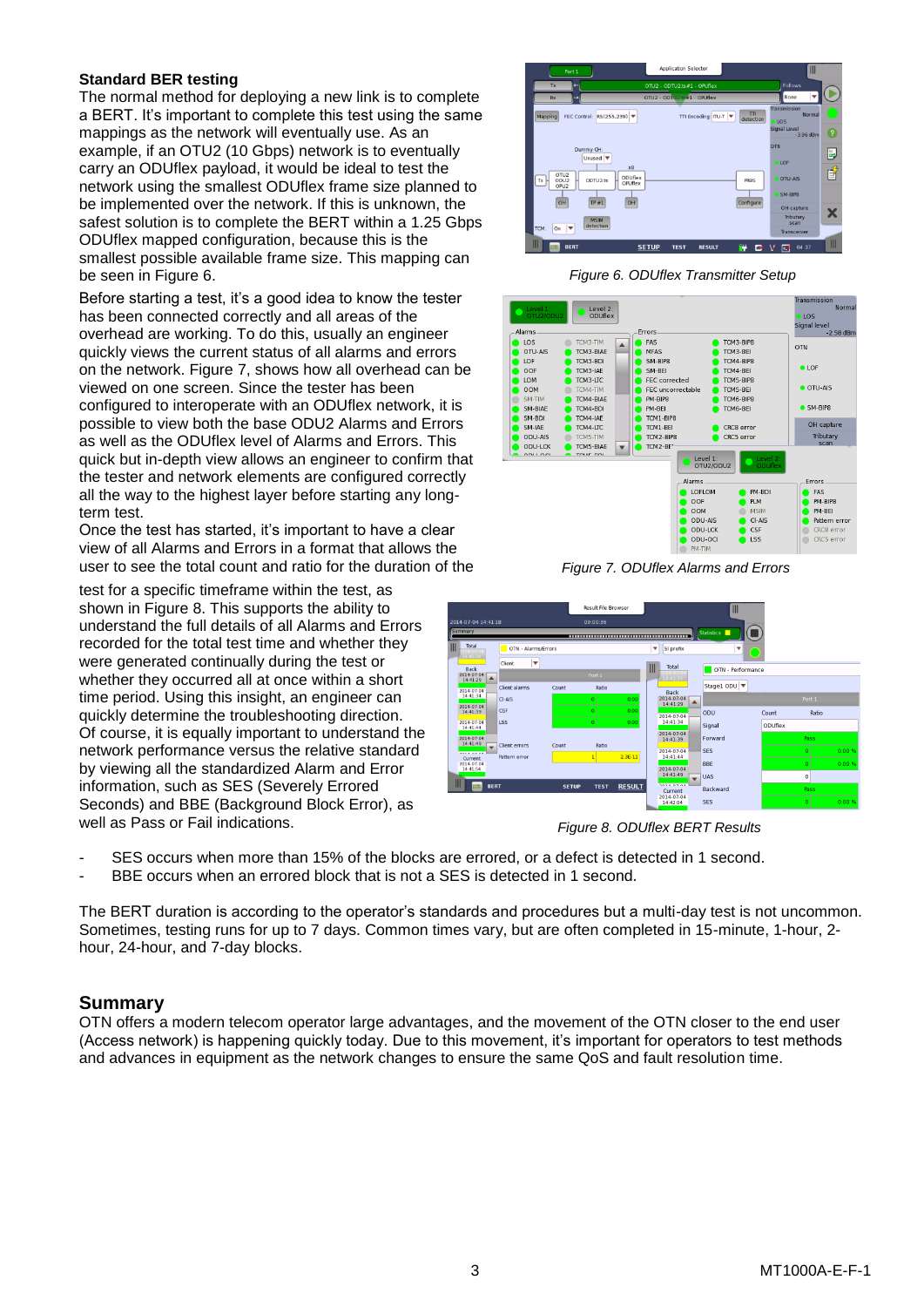#### **Ordering Information MT1000A Ordering Information MT1100A**

| Mainframe          |                             |         | Mainframe           |                             |  |
|--------------------|-----------------------------|---------|---------------------|-----------------------------|--|
| MT1000A            | Network Master Pro          |         | MT1100A             | <b>Network Master Flex</b>  |  |
| <b>Test Module</b> |                             |         | <b>Test Modules</b> |                             |  |
| MU100010A          | <b>10G Multirate Module</b> |         | MU110010A           | <b>10G Multirate Module</b> |  |
| MU100011A          | 100G Multirate Module       |         | MU110011A           | 100G Multirate Module       |  |
| <b>Options</b>     |                             |         | MU110013A           | 40/100G Advanced Module     |  |
| MU100010A-001      | Up to 2.7G Dual Channel     |         | Power Supply Module |                             |  |
| MU100010A-051      | OTN 10G Single Channel      |         | MU110001A           | Power Supply Module AC/DC   |  |
| MU100010A-052      | OTN 10G Dual Channel        |         | MU110002A           | High Power Supply Module AC |  |
| MU100011A-001      | Up to 10G Single Channel    | Options |                     |                             |  |
| MU100011A-003      | Up to 10G Dual Channel      |         | MU110010A-001       | Up to 2.7G Dual Channel     |  |
| MU100011A-053      | OTN 40G Single Channel      |         | MU110010A-051       | OTN 10G Single Channel      |  |
| MU100011A-055      | OTN 100G Single Channel     |         | MU110010A-052       | OTN 10G Dual Channel        |  |
|                    |                             |         |                     |                             |  |

| Mainframe           |                             |  |  |  |  |
|---------------------|-----------------------------|--|--|--|--|
| <b>MT1100A</b>      | <b>Network Master Flex</b>  |  |  |  |  |
| Test Modules        |                             |  |  |  |  |
| MU110010A           | 10G Multirate Module        |  |  |  |  |
| MU110011A           | 100G Multirate Module       |  |  |  |  |
| MU110013A           | 40/100G Advanced Module     |  |  |  |  |
| Power Supply Module |                             |  |  |  |  |
| MU110001A           | Power Supply Module AC/DC   |  |  |  |  |
| MU110002A           | High Power Supply Module AC |  |  |  |  |
| Options             |                             |  |  |  |  |
| MU110010A-001       | Up to 2.7G Dual Channel     |  |  |  |  |
| MU110010A-051       | OTN 10G Single Channel      |  |  |  |  |
| MU110010A-052       | OTN 10G Dual Channel        |  |  |  |  |
| MU110011A-001       | Up to 10G Single Channel    |  |  |  |  |
| MU110011A-003       | Up to 10G Dual Channel      |  |  |  |  |
| MU110011A/13A-053   | OTN 40G Single Channel      |  |  |  |  |
| MU110011A/13A-054   | OTN 40G Dual Channel        |  |  |  |  |
| MU110011A/13A-055   | OTN 100G Single Channel     |  |  |  |  |
| MU110013A-056       | OTN 100G Dual Channel       |  |  |  |  |

## **Further Reading**

Application Notes on OTN

[OTN – Advance Testing and Dividing the Network.](https://www.anritsu.com/en-AU/Downloads/Application-Notes/Application-Note/DWL10600.aspx)

Testing across different network layers and how to troubleshoot them.

#### **References**

ITU-T G.709 (Interfaces for the optical transport network) <http://www.itu.int/rec/T-REC-G.709>

#### List of Acronyms

| טוויטוטוי זיט שם<br>Acronym | <b>Definition</b>                        | Acronym      | <b>Definition</b>                   |
|-----------------------------|------------------------------------------|--------------|-------------------------------------|
| ADM                         | <b>Add/Drop Multiplexer</b>              | ODU          | Optical channel Data Unit           |
| AIS.                        | Alarm Indication Signal                  | <b>OMS</b>   | <b>Optical Multiplex Section</b>    |
| <b>BBE</b>                  | <b>Background Block Error</b>            | <b>OPU</b>   | Optical channel Payload Unit        |
| <b>BDI</b>                  | <b>Backward Defect Indication</b>        | <b>OTN</b>   | <b>Optical Transport Network</b>    |
| BEI                         | <b>Backward Error Indication</b>         | <b>OTS</b>   | <b>Optical Transmission Section</b> |
| <b>BER</b>                  | <b>Bit Error Ratio</b>                   | OTU          | <b>Optical Transport Network</b>    |
| <b>BERT</b>                 | <b>Bit Error Rate Test</b>               | <b>PDH</b>   | Plesiochronous Digital Hierarchy    |
| <b>BIAE</b>                 | Backward Incoming Alignment Error        | PM           | Path Monitoring                     |
| <b>CSF</b>                  | Client Signal Fail                       | <b>PRBS</b>  | Pseudo Random Binary Sequence       |
| <b>FEC</b>                  | <b>Forward Error Correction</b>          | <b>SDH</b>   | Synchronous Digital Hierarchy       |
| <b>FTFL</b>                 | <b>Fault Type Fault Location</b>         | <b>SES</b>   | <b>Severely Errored Seconds</b>     |
| IAE                         | <b>Incoming Alignment Error</b>          | <b>SM</b>    | <b>Section Monitoring</b>           |
| <b>ITU-T</b>                | International Telecommunication Union -  | <b>SONET</b> | <b>Synchronous Optical NETwork</b>  |
|                             | <b>Telecommunication Standardization</b> |              |                                     |
|                             | Sector                                   |              |                                     |
| OCh                         | <b>Optical Channel</b>                   | <b>TCM</b>   | <b>Tandem Connection Monitoring</b> |

*Note: Screen shots in this application note are made using the MT1000A. You can make similar screen shots with the MT1100A*